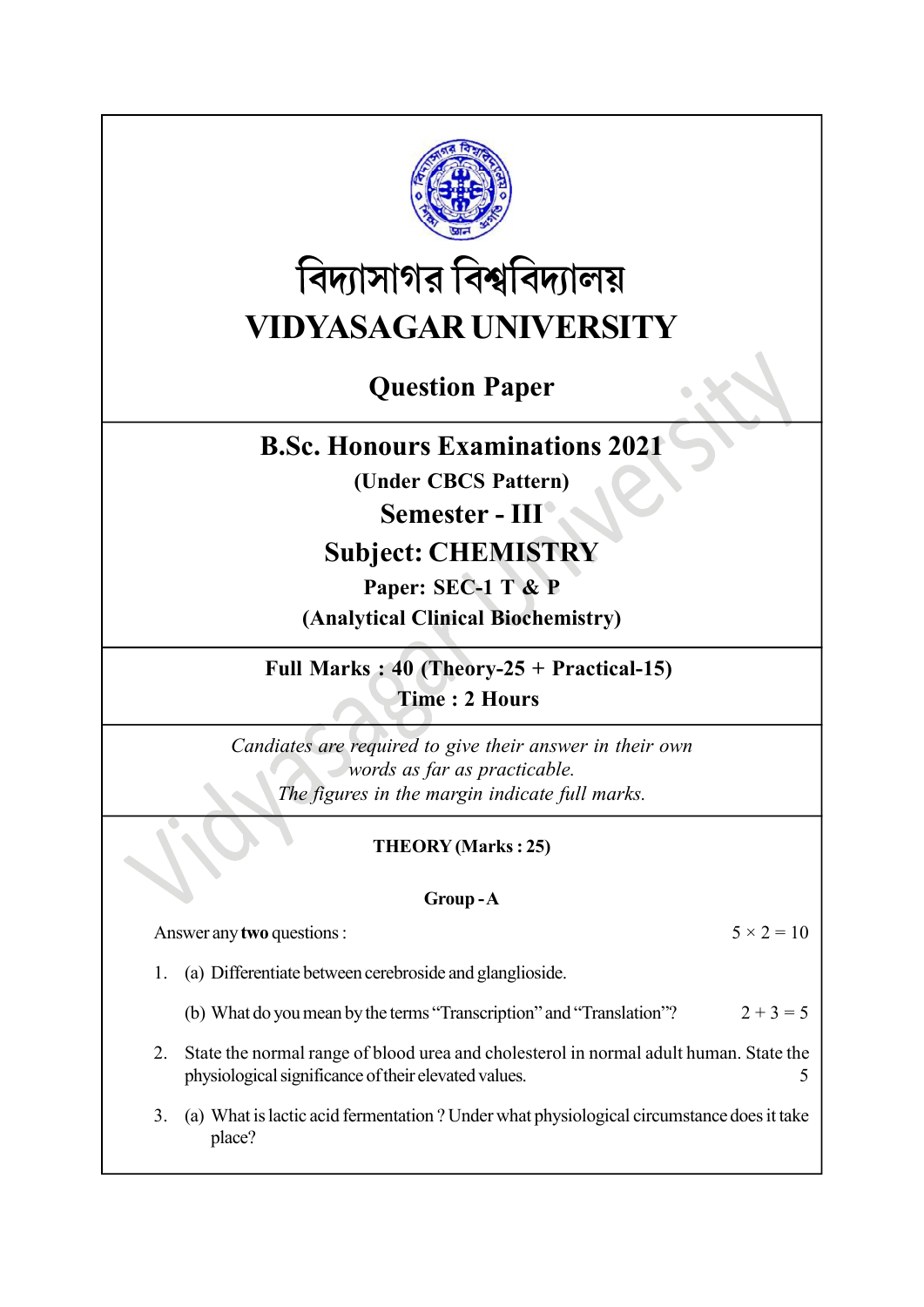| (b) State the role of cholesterol in maintaining membrane fluidity.                                                                                 | $2 + 3 = 5$        |  |  |  |
|-----------------------------------------------------------------------------------------------------------------------------------------------------|--------------------|--|--|--|
| Group-B                                                                                                                                             |                    |  |  |  |
| Answer any <b>one</b> question :                                                                                                                    | $15 \times 1 = 15$ |  |  |  |
| (a) Elaborate the steps of TCA cycle highlighting the steps of $CO2$ evolution.<br>1.                                                               | 6                  |  |  |  |
| (b) Write down the process of urine formation                                                                                                       | 5                  |  |  |  |
| (c) What do you mean by substrate level ATP formation and Oxidative phosphorylation?                                                                | $2 + 2$            |  |  |  |
| (a) Write down the important characteristics of Watson Crock model for DNA.<br>2.                                                                   | 4                  |  |  |  |
| (b) Discuss the influence of pH and temperature on enzyme activity.                                                                                 | 4                  |  |  |  |
| (c) What is alpha helix and $\beta$ -pleated sheet? State with reason which one is more stable<br>between alpha helix and $\beta$ -pleated sheet?   | 5                  |  |  |  |
| (d) Briefly discuss the role of cholesterol in our body.                                                                                            | $\overline{2}$     |  |  |  |
| <b>PRACTICAL (Marks: 15)</b>                                                                                                                        |                    |  |  |  |
| Paper: SEC-1P                                                                                                                                       |                    |  |  |  |
| Group-A                                                                                                                                             |                    |  |  |  |
| $10 \times 1 = 10$<br>Answer any <b>one</b> question :                                                                                              |                    |  |  |  |
| 1. Discuss the principles involved in the qualitative methods which are used to identify and characterize<br>the different types of proteins.<br>10 |                    |  |  |  |
| 2. Briefly discuss the materials required and principles involved for the qualitative analysis of lipids.                                           | 10                 |  |  |  |
| Group - B                                                                                                                                           |                    |  |  |  |
| Answer any <b>one</b> question :                                                                                                                    | $1 \times 5 = 5$   |  |  |  |
| 1. Write the details of Molisch's Test for the qualitative detection of Carbohydrates.                                                              |                    |  |  |  |
| Write the name of the qualitative methods which are used to identify and characterize the different<br>2.<br>types of proteins.                     |                    |  |  |  |
|                                                                                                                                                     |                    |  |  |  |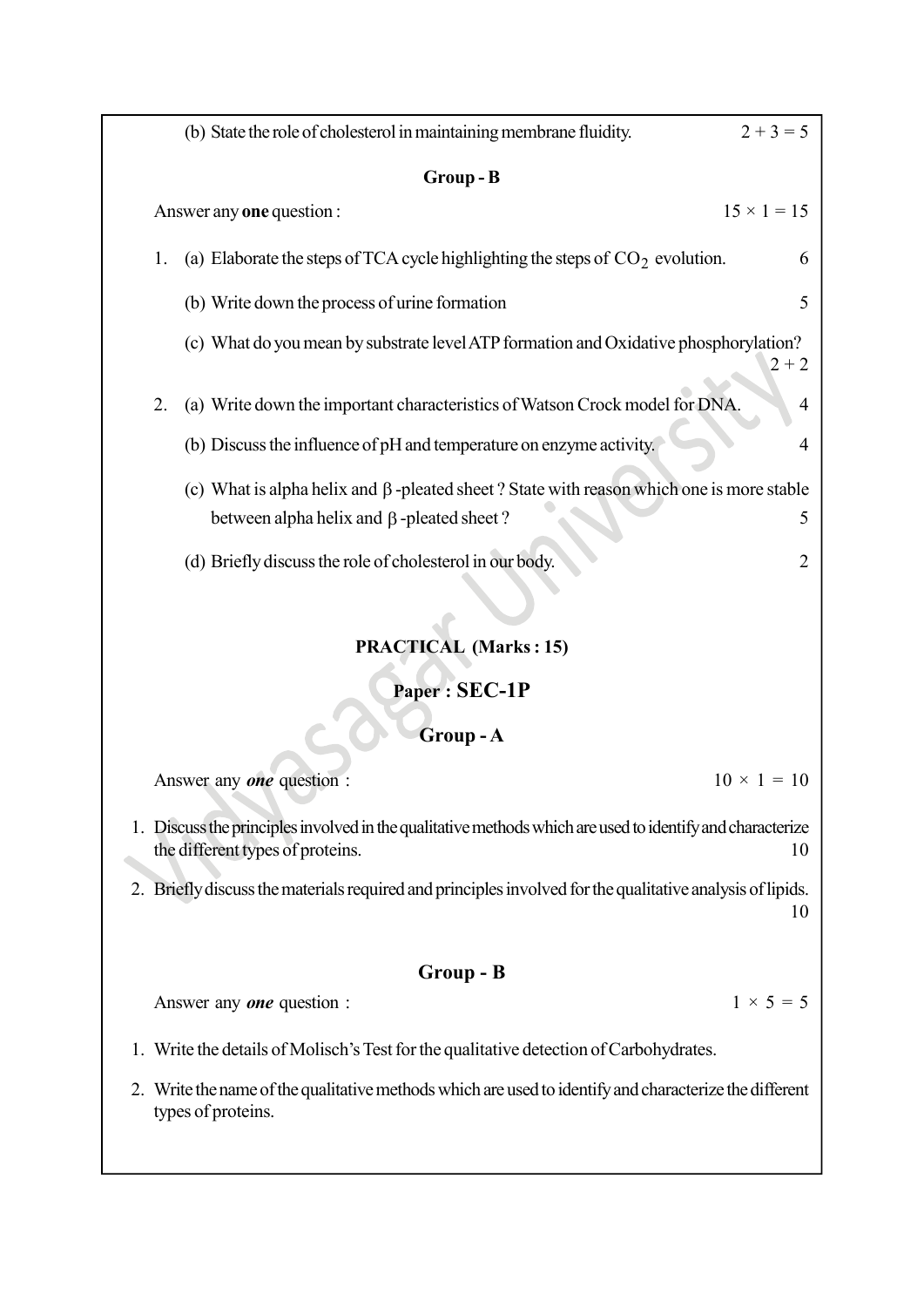## Paper: SEC-1 T & P (Pharmaceutical Chemistry) THEORY (Marks : 25)

|                  | Group-A                                                                  |                    |  |  |
|------------------|--------------------------------------------------------------------------|--------------------|--|--|
|                  | Answer any two questions :                                               | $5 \times 2 = 10$  |  |  |
| 1.               | (a) Describe batch fermentation used in the production of glutamic acid. |                    |  |  |
|                  | (b) What are the side effects of Chloramphenicol?                        | $3+2=5$            |  |  |
| 2.               | (a) Write the synthesis of paracetamol.                                  |                    |  |  |
|                  | (b) Write the name of two micro organisms used in fermentation.          | $3 + 2 = 5$        |  |  |
| 3.               | (a) Describe the mode of action of AZT-Zidovudine.                       |                    |  |  |
|                  | (b) Write the synthesis of ibuprofen.                                    | $2.5 + 2.5 = 5$    |  |  |
| Group-A          |                                                                          |                    |  |  |
|                  | Answer any <b>one</b> question :                                         | $15 \times 1 = 15$ |  |  |
| 1.               | (a) Write the forward synthesis of Acyclovir.                            |                    |  |  |
|                  | (b) Write the medical use and mechanism of action of Acyclovir.          |                    |  |  |
|                  | (c) What are the differences between Aerobic and Anaerobic fermentation? |                    |  |  |
|                  | (d) What is the chemical name of Aspirin?                                | $5+5+4+1=15$       |  |  |
| $\overline{2}$ . | (a) Draw the flow chart diagram of Penicillin production.                |                    |  |  |
|                  | (b) Write the uses of glyceryl trinitrate and dapsone.                   |                    |  |  |
|                  | (c) Write the procedure for the production of Vitamin $B_2$              |                    |  |  |
|                  |                                                                          |                    |  |  |
|                  |                                                                          |                    |  |  |
|                  |                                                                          |                    |  |  |
|                  |                                                                          |                    |  |  |
|                  |                                                                          |                    |  |  |